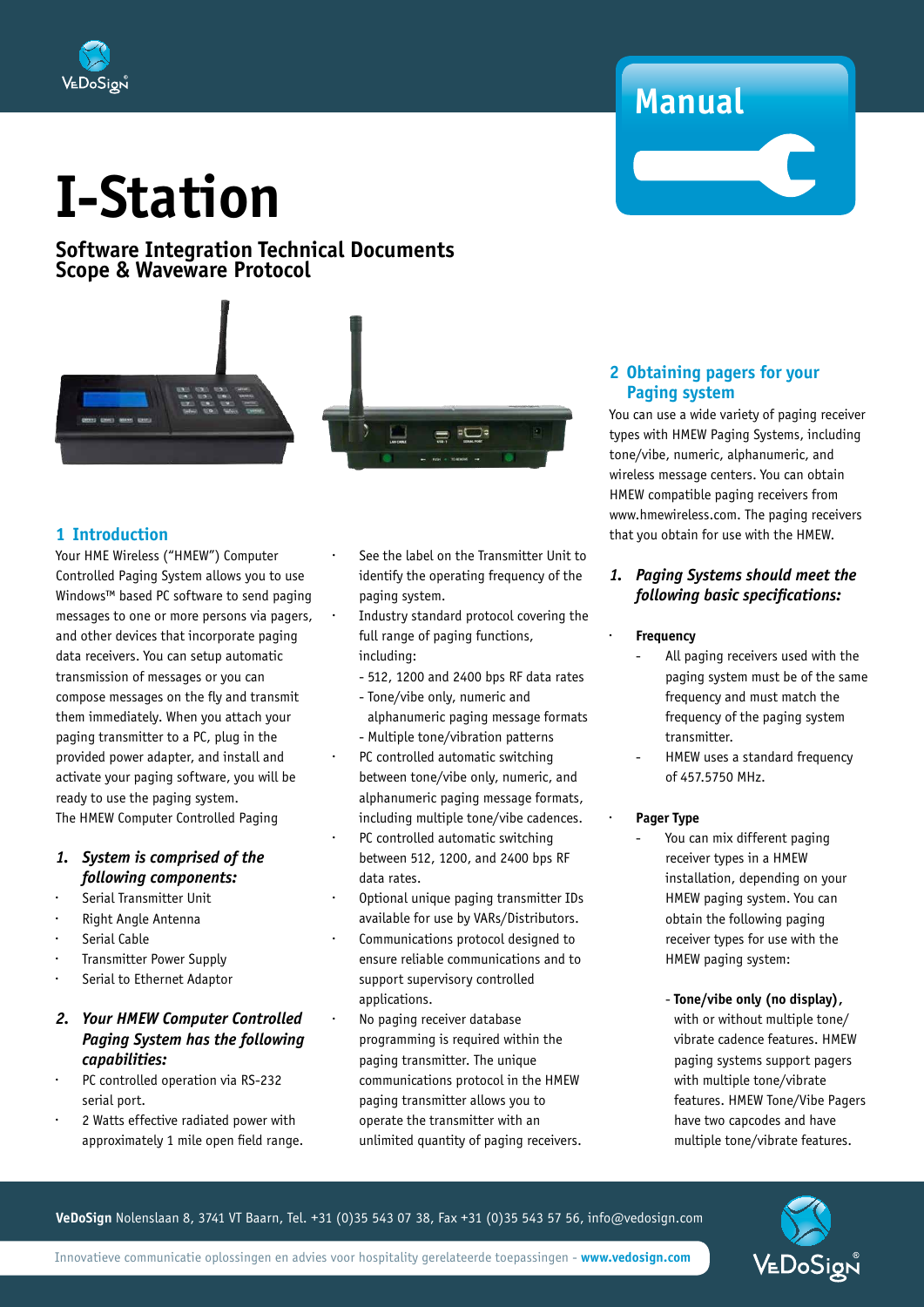

*Software Integration Technical Documents Scope & Waveware Protocol*

#### - **Numeric**

pagers that can receive numeric message only.

 - **Alphanumeric** pagers that can receive text messages (A-Z; 0-9; and other special characters).

#### · **Paging Data Rate**

You can mix different paging data rates (baud rates) in a HMEW installation. You can set the data rate of the paging receivers to 512 or 1200bps (bits per second). The standard Data Rates for HMEW pagers is 1200 bps.

#### · **Capcodes**

Each paging receiver used in a HMEW paging system installation must have a capcode (address) programmed into it. Each paging receiver used with a particular HMEW installation, regardless of paging receiver type, must have a unique capcode programmed into it, in order to transmit messages to that specific paging receiver. It is recommended that you obtain a group of paging receivers, of a particular type, with sequentially assigned capcodes. Contact your paging systems dealer for capcode assignment information. HMEW capcodes consist of two parts, Base ID (3 digits), and Pager ID (4 digits).

> Base ID Pager ID XXX XXXX

first 3 digits, and represents the location of the customer. It will always be the same for a specific location.

The last 4 digits is always the pager number multiply by 8. For example, if you have a base ID of 017, and a pager number 1, your capcode will be 0170008. For pager number 2, you will have a pager number of 0170016.

For pager number 3, you will have a pager number of 0170024, and so on. Our pagers are typically shipped 1200 baud.

#### **3.Transmitter Set-up**

Lock the antenna onto the antenna jack on the right hand corner of the receiver unit.



## **Manual**

- Connect one end of the DB9 serial cable to the serial jack of the black box receiver.
- Connect the other end to the COM port of the PC where your table management software is located.



The HMEW base ID is always the

**VeDoSign** Nolenslaan 8, 3741 VT Baarn, Tel. +31 (0)35 543 07 38, Fax +31 (0)35 543 57 56, info@vedosign.com

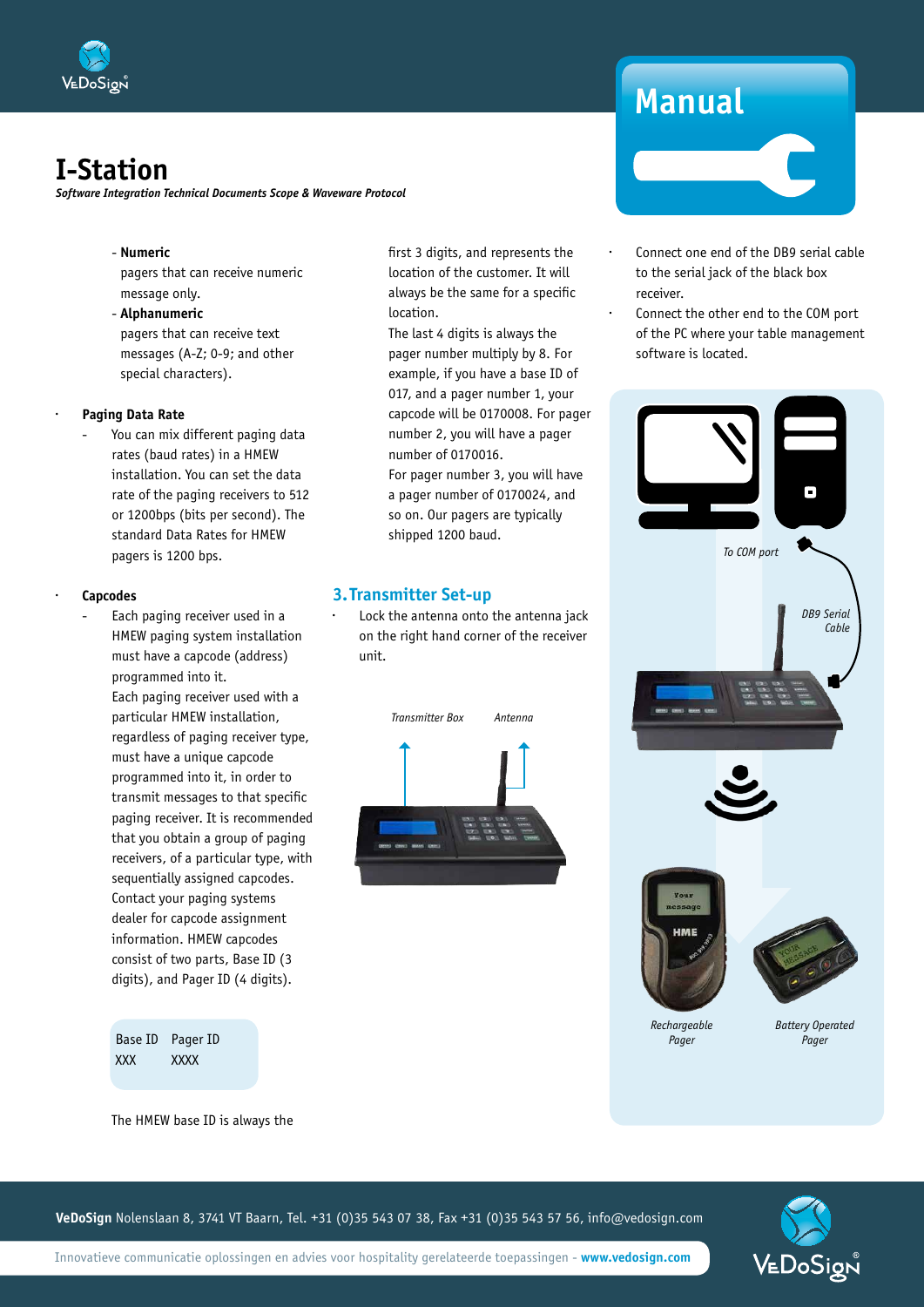

*Software Integration Technical Documents Scope & Waveware Protocol*

#### **4. Serial Paging Protocol**

This section is included for those who want to develop their own paging control software or add an interface for the HMEW Computer Controlled Paging System to their existing software applications. Your HMEW Computer Controlled Paging System communicates with a PC or other host system via RS-232 at 9600 Baud, 8 data bits and 1 stop bit. The eighth data bit is ignored. The paging system maintains an input buffer which can receive commands from the PC while a page is being transmitted. The input buffer should be able to contain approximately five paging messages before getting full. When a command is received from the PC, the paging system responds with a message that includes error messages if the command was not understood or not properly transmitted. The normal response will echo the paging request command along with a status message.

*HMEW Computer Controlled Paging System is compatible with Scope and Waveware protocol. Details of these protocols are described below.*

- *A. Scope Protocol* The Scope Message command is
	- formatted as follows.
	- · **Numeric Pagers** Example serial message string transmitted from the host to the transceiver:

NF0870008A12345<CR>

· **'N'** 

 Pager type. This character will informs the transcoder that this message is destined for a Numeric pager. Any data not preceded by this will be ignored.

The maximum message length within the characters allowed for the Numeric transmission format is 20.

· **'F'**

 Pager Baud rate. To change the transmission baud rate in a message string. *Placing a letter "F" after the "N" will alter it to 1200 baud.*

· **'0870008'** 

 Pager capcode - 7 digit pager identity number. All seven digits must be used. Please refer to information above for more details about the capcode.

· **'A'**

 Beep Type – which are four valid characters A,B,C or D.

· **'12345'** Numeric Message

· **'<CR>'**

 'Carriage Return' , which is not transmitted but represents the end of message marker.

 On sending a message to the unit in the correct format the transcoder will immediately recompose the string into the POCSAG format and transmit the same at the pre-programmed baud rate. The time taken to transmit the message is dependent upon the pager baud rate and the length of the message string.

· **Alphanumeric Pagers** Example serial message string transmitted from the host to the transceiver:

AF0700008A Barcode Error Aisle 3 <CR>

## **Manual**

 The data format is exactly as for alpha pagers, except that the recognition character at the front of the message is changed from an 'N' to an 'A' and the data can include the ISO 646 character set (full alphabet including both upper and lower case). The maximum message length will be from512 to 2,000 characters depending on the software issue installed.

#### · **'A'**

 Pager type. This character will informs the transcoder that this message is destined for a Alphanumeric pager. Any data not preceded by this will be ignored. The maximum message length within the characters allowed for the Numeric transmission format is 20.

#### · **'F'**

 Pager Baud rate. To change the transmission baud rate in a message string. *Placing a letter "F" after the "A" will alter it to 1200 baud.*

#### · **'0870008'**

 Pager capcode - 7 digit pager identity number. All seven digits must be used. Please refer to information above for more details about the capcode.

#### · **'A'**

 Beep Type – which are four valid characters A,B,C or D.

· **'Barcode Error Aisle 3'** Message to be transmitted, which can

include: 0-9, space, -(hyphen),

**· 'U'** 

 (letter U for 'U'rgent), [,] open/close square brackets, (open square brackets can also be used to identify the letter 'C' for 'C'ancel).

**VeDoSign** Nolenslaan 8, 3741 VT Baarn, Tel. +31 (0)35 543 07 38, Fax +31 (0)35 543 57 56, info@vedosign.com

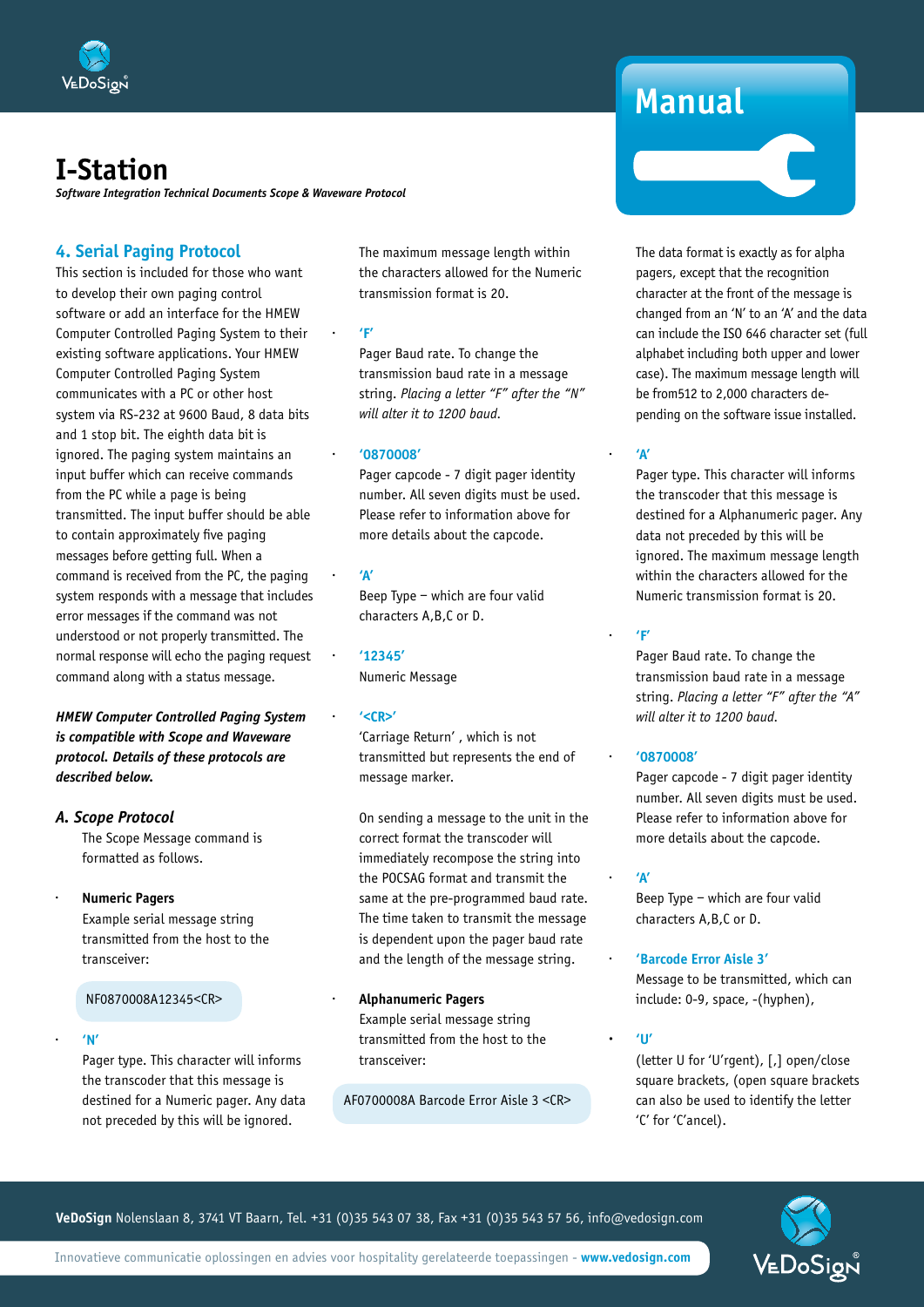

*Software Integration Technical Documents Scope & Waveware Protocol*

#### **· '<CR>'**

 'Carriage Return' , which is not transmitted but represents the end of message marker.

#### *B. Waveware Protocol*

**Paging Message Command**  The Paging Message command is formatted as follows:

#### · **String Format 1:**

 <SOH>TBCC...C<STX>XXXX... XXX<ETX><EOT>

#### · **String Format 2:**

 <SOH>T,B,CC...C,<STX>XXXX... XXX<ETX><EOT><CR><LF>

*Note: The commas, the <CR> character, and the <LF> character are optional in the Paging Message command.* 

*They are used for appearance purposes to separate subparts of the command string and for formatting the echoed output while troubleshooting the system.*

#### **· <SOH>**

 (Hex code 01) is used to mark the start of a message. This character resets the paging system and can be used to abort an incomplete paging command at any point prior to transmission.

#### **· T**

 Alphanumeric character representing the type of paging message to be transmitted.

 A = Alphanumeric N = Numeric

#### **· B**

 Numeric character representing the data rate, in bits per second, at which the paging message is to be transmitted

- $5 = 512$  bps
- $1 = 1200$  bps
- $2 = 2400$  bps

 *Note: This numeric character may have one or no leading commas separating it from the paging message type.*

#### · **C...C**

 One to seven decimal numeric digits representing the capcode of the paging receiver to which the message will be transmitted. Capcodes are seven digit strings. Capcodes that begin with leading zeroes do not require the leading zeroes to be included in this numeric string, if you use comma delimiters. If comma delimiters are not used, you must include leading zeroes.  *Note: This numeric string may have one or no leading commas separating it from thedata rate.*

#### **· <STX>**

 (Hex code 02) is used to mark the beginning of a string of message characters to be transmitted. For paging message types of 1 to 4 Beeps (defined by the 'T' character above), this character and all following characters are ignored by the paging transmitter, until another <SOH> is encountered. This character may have one or no leading commas separating it from the capcode.

**· X...X**

 A string of 0 to 256 alphanumeric message characters to be transmitted. For paging message types of 1 to 4 Beeps, this character and all following

## **Manual**

characters are ignored by the paging system, until another <SOH> is encountered.

#### **· <ETX>**

 (Hex code 03) is used to mark the end of a string of message characters to be transmitted. For paging message types of 1 to 4 Beeps, this character and all following characters are ignored by the paging system, until another <SOH> is encountered.

#### **· <EOT>**

 (Hex code 04) is used to mark the end of a Transmit Paging Message command string. All following characters are ignored by the paging system until a <SOH> character is encountered.

#### **· <CR><LF>**

 (CR is Hex code 0D, LF is Hex code 0A) These characters are ignored by the paging system unless contained within a message string and are used only for formatting output on a PC. The <CR> and <LF> characters are optional.

#### *Example 1:*

 <SOH>A,5,700008,<STX>This is a test<ETX><EOT><CR><LF>

will send the message "This is a test" at 512 bps to an alphanumeric pager with capcode 0700008. Note: The POCSAG alphanumeric character set is the entire ASCII 7 bit character set.

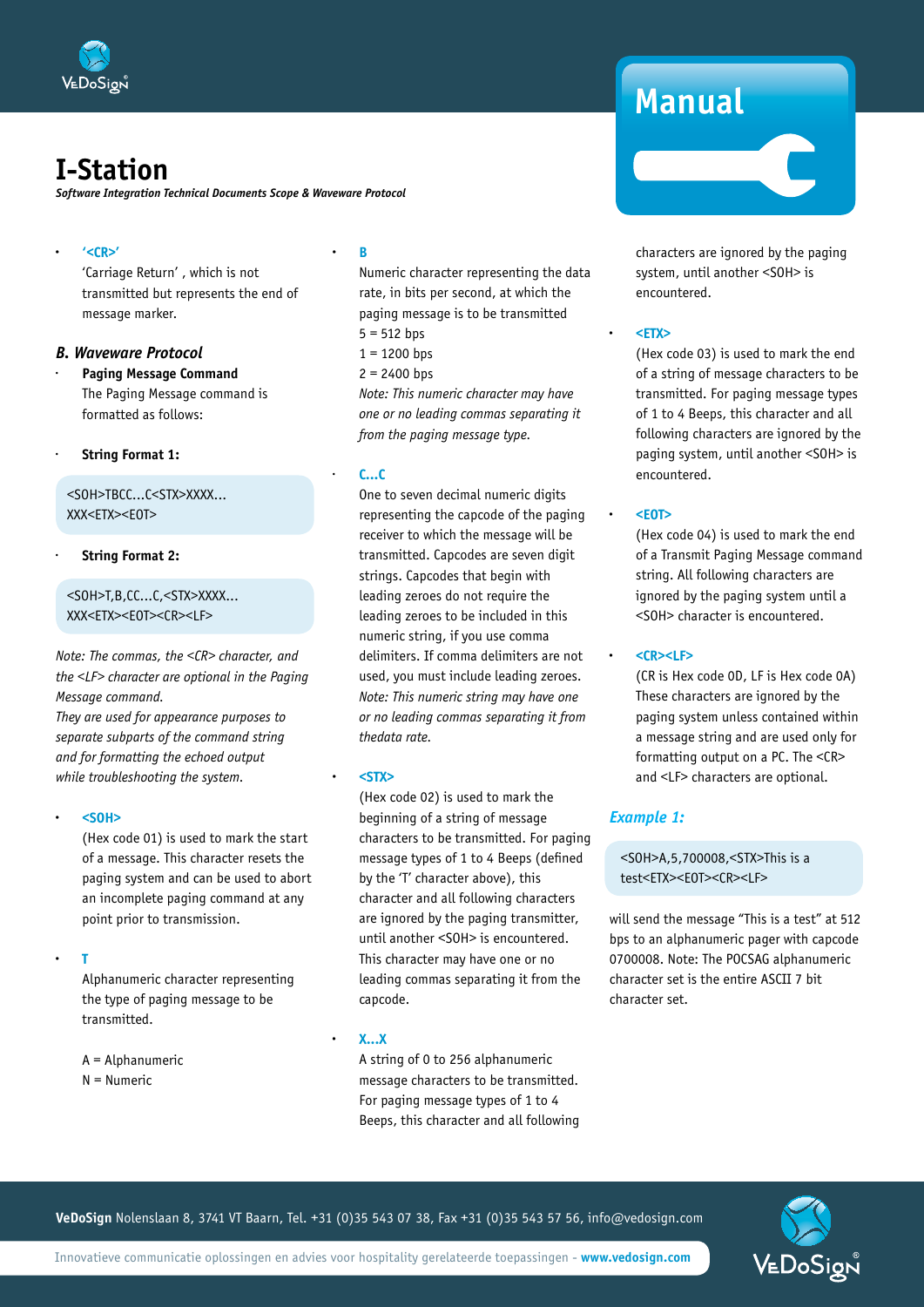

*Software Integration Technical Documents Scope & Waveware Protocol*

#### *Example 2:*

 <SOH>N,5,0800016,<STX>412- 3433<ETX><EOT><CR><LF>

will send the message "412-3433" at 512 bps to a numeric pager with capcode 0800016

Note: The POCSAG numeric character set allows Hyphen (-), space, left bracket ( [ ), and right bracket ( ] ) characters in addition to the normal numeric character set.

#### *Example 3:*

 <SOH>N11820728<STX>412- 3433<ETX><EOT>

will send the message "412-3433" at 1200 bps to a numeric pager with capcode 1820728.

*Note: the lack of commas and the implied leading zeroes on the capcode.*

#### *Example 4:*

#### <SOH>3,1,0630800<EOT>

will send a three beep tone/vibe only message at 1200 bps to a tone/vibe only, a numeric, or an alphanumeric pager with capcode 0630800 and multiple tone/vibe cadence capability. Certain paging receiver models may not be designed to respond to multiple tone/vibe cadence messages.

#### *Example 5:*

 <SOH>2,1,860008<STX>412- 3433<ETX><EOT>

will send a two beep tone/vibe only message at 1200 bps to a paging receiver with capcode

0860008. Note that the portion of the string after the capcode is ignored by the paging system because the paging message type was a paging message type of one to four beeps.

#### *Example 6:*

<SOH>450001600<EOT><CR><LF>

will send a four beep tone only message at 512 bps to a paging receiver with capcode 0001600.

#### **5. Response to All Commands (Waveware Protocol)**

The paging system will respond immediately to all commands, including Paging Message commands, Setup Commands, and Status Commands, by echoing the Paging Message command back to the PC, and appending the echoed command with a status message in one of the following formats:

#### <SOH><ACK>V..V,QQ,D,C,II<EOT>

The ACK response is sent by the paging system to the PC immediately following a command if the command was understood by the paging system.

#### <SOH><NAK>EE<EOT>

The NAK response is sent by the paging system to the PC immediately following a command if the command was not understood by the paging system or if certain errors occur.

**· <SOH>**

 (Hex code 01) is used to mark the start of a message.

## **Manual**

#### **·** <**ACK>**

 (Hex code 06) is used to indicate acknowledgement of valid reception of a command from the PC.

#### **· V..V**

 Alphanumeric string that indicates the version number of the firmware in the paging system. The version number is followed by a comma character.

#### **· QQ**

 A one to two numeric character string that indicates the quantity of paging messages that have been received by the paging system and not yet transmitted (Input Queue). The QQ value is followed by a comma character. This parameter should be monitored if you intend to use software handshaking between your paging control software and the paging transmitter. The paging transmitter Input Queue overflows if the QQ value tries to exceed 14. As an example, with software handshaking, your software should stop sending data at a QQ value of 12 and resume sending data when the QQ value reaches 10 or less. You can query the size of the Input Queue by submitting a Status Command, described on the following pages.

#### **· D**

 Numeric character that indicates whether the carrier detect circuit in the paging system is currently detecting a carrier signal or not. Valid values are: 0 = Carrier Signal Not Detected 1 = Carrier Signal Detected  *Note: The carrier detect signal status is passed to the PC whether or not the paging system has been programmed to avoid transmitting when a carrier signal has been detected (see Programming Command below).*

**VeDoSign** Nolenslaan 8, 3741 VT Baarn, Tel. +31 (0)35 543 07 38, Fax +31 (0)35 543 57 56, info@vedosign.com



Innovatieve communicatie oplossingen en advies voor hospitality gerelateerde toepassingen - **www.vedosign.com**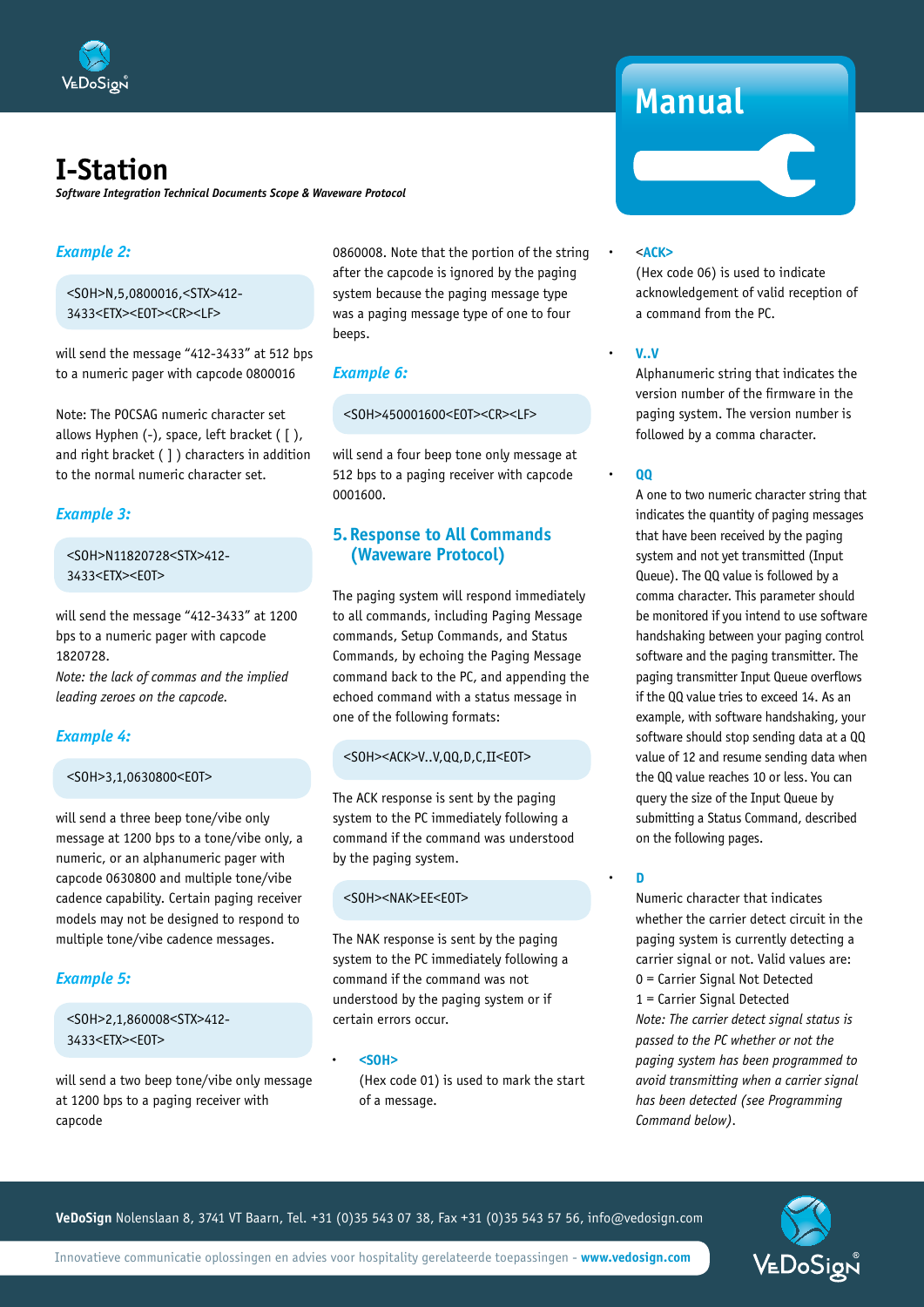

*Software Integration Technical Documents Scope & Waveware Protocol*

#### **· C**

 A single numeric value used to indicate the On/Off state of the Carrier Detect mode. The numeric character is followed by a comma. Valid values (C) are:  $0 = 0$ ff  $1 = 0n$ 

#### **· II**

 A two hexadecimal digit value that is reserved for future use.

#### **· <EOT>**

 (Hex code 04) is used to mark the end of a message

#### **· <NAK>**

 (Hex code 15) is used to indicate nonacknowledgment of a command from the PC.

#### **· <EE>**

 Two numeric characters that indicate the particular error that caused nonacknowledgment of a command from the PC. The possible error values are:

#### **· 01**

 Invalid Message Type. Indicates a message type other than A, N, 1-4 was transmitted.

#### **· 02**

 Invalid Data Rate. Indicates a data rate other than 5, 1, or 2 was transmitted.

#### $03 =$

 Invalid Capcode. Indicates an invalid capcode was transmitted. Invalid capcodes are:

0-7, 2007664-2007671, 2045056-2045063, 2097144+.

#### **· 04**

 Input Buffer Overflow. Indicates the serial data input buffer in the paging system has overflowed. This condition would likely be caused by the host system not recognizing the CTS signal.

#### **· 05**

 Paging Buffer Overflow. Indicates the encoded paging message output buffer in the paging system has overflowed. This condition would likely be caused by excessive carrier signal detection while the Carrier Detect mode was enabled.

#### **· 06**

 Invalid Status/Setup Command. Indicates that the command was recognized as a Status or Setup command but the entire command string was not fully interpreted by the paging system.

#### **· 07**

 EEPROM Write Error. Indicates an internal system error in the paging system with regard to the proper storage of configuration information. This condition would likely indicate that paging system repair is required.

#### **· 08**

 Invalid Command Format. Indicates that the command was not fully recognized as a valid paging system command

#### *Example 1:*

 <SOH>A,5,46180,<STX>This is a test<ETX> <E0T><S0H><ACK>V3.00,00,0,1,1A<E0T>

echoes the paging message command and acknowledges proper receipt of a command by appending the ACK, indicating paging

## **Manual**

system firmware version is 3.00, no paging messages in queue, no carrier signal is being detected, Carrier Detect mode is set to ON, and the Transmitter ID is 1A.

#### *Example 2:*

 <SOH>4,5,0000006<EOT><SOH><NAK> 03<EOT><CR><LF>

echoes the paging message command and indicates an error in receiving a command due to an invalid paging receiver capcode in a Paging Message command. Includes a <CR> and <LF> at the end of the response string if they were included in the paging message command.

#### **6.Setting the Integration Station Network Configuration**

#### **IP SETUP**

- 1) Power up device
- 2) Press SETUP.
- 3) Enter password "1173" followed by the " ENTER" key.
- 4) Use the \* / Menu key to sequence thru the menu items
- 5) When you get to the IP Address, press ENTER then enter 12 digits like 192168001001. Press ENTER to save.
- 6) Use the \*/ Menu key to sequence to the LISTEN PORT
- 7) Press ENTER, then enter the 4 digit port. (NOTE: Don't use 21,23,80,99). Press ENTER to save.
- 8) Press CANCEL to exit programming mode.
- 9) Cycle power on the device to update the IP address and PORT